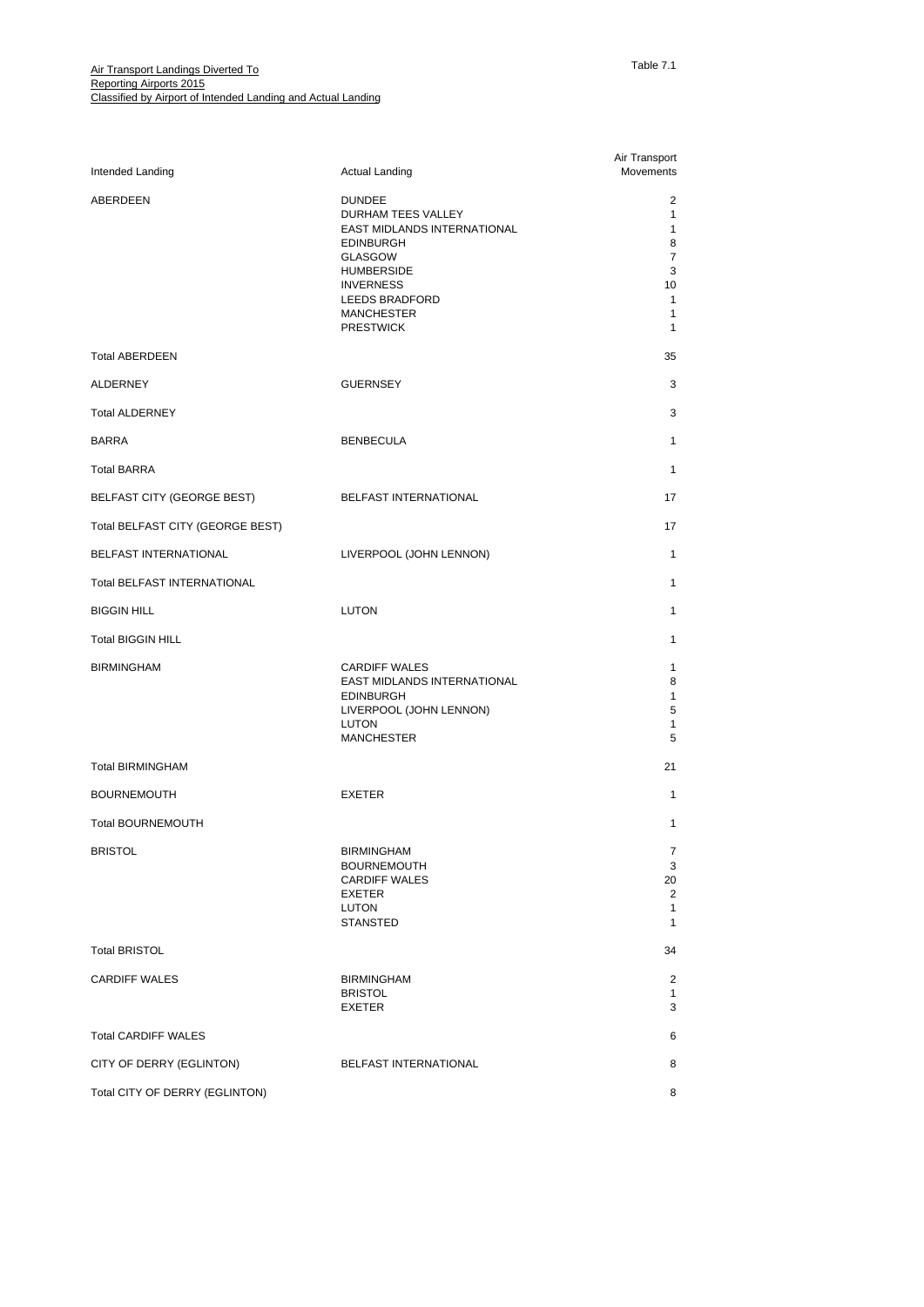| Intended Landing                         | <b>Actual Landing</b>                                                                                                                                        | Air Transport<br>Movements                   |
|------------------------------------------|--------------------------------------------------------------------------------------------------------------------------------------------------------------|----------------------------------------------|
| DONCASTER SHEFFIELD                      | <b>GATWICK</b><br><b>LEEDS BRADFORD</b><br>LIVERPOOL (JOHN LENNON)                                                                                           | $\mathbf{1}$<br>$\mathbf{1}$<br>$\mathbf{1}$ |
| <b>Total DONCASTER SHEFFIELD</b>         |                                                                                                                                                              | 3                                            |
| <b>DUNDEE</b>                            | ABERDEEN<br><b>EDINBURGH</b><br><b>GLASGOW</b>                                                                                                               | 2<br>2<br>$\mathbf{1}$                       |
| <b>Total DUNDEE</b>                      |                                                                                                                                                              | 5                                            |
| DURHAM TEES VALLEY                       | <b>NEWCASTLE</b>                                                                                                                                             | 3                                            |
| <b>Total DURHAM TEES VALLEY</b>          |                                                                                                                                                              | 3                                            |
| EAST MIDLANDS INTERNATIONAL              | <b>BIRMINGHAM</b><br>LIVERPOOL (JOHN LENNON)<br>LUTON<br><b>MANCHESTER</b>                                                                                   | 15<br>$\mathbf{1}$<br>1<br>3                 |
| <b>Total EAST MIDLANDS INTERNATIONAL</b> |                                                                                                                                                              | 20                                           |
| <b>EDINBURGH</b>                         | <b>MANCHESTER</b>                                                                                                                                            | $\mathbf{1}$                                 |
| <b>Total EDINBURGH</b>                   |                                                                                                                                                              | $\mathbf{1}$                                 |
| <b>EXETER</b>                            | <b>NEWQUAY</b>                                                                                                                                               | 1                                            |
| <b>Total EXETER</b>                      |                                                                                                                                                              | $\mathbf{1}$                                 |
| <b>FARNBOROUGH</b>                       | <b>HEATHROW</b>                                                                                                                                              | 1                                            |
| <b>Total FARNBOROUGH</b>                 |                                                                                                                                                              | 1                                            |
| <b>GATWICK</b>                           | <b>BIRMINGHAM</b><br><b>BOURNEMOUTH</b><br><b>HEATHROW</b><br>LIVERPOOL (JOHN LENNON)<br>LUTON<br><b>MANCHESTER</b><br><b>SOUTHAMPTON</b><br><b>STANSTED</b> | 3<br>1<br>1<br>1<br>5<br>1<br>1<br>6         |
| <b>Total GATWICK</b>                     |                                                                                                                                                              | 19                                           |
| GLASGOW                                  | <b>EDINBURGH</b><br><b>LEEDS BRADFORD</b><br><b>LUTON</b><br><b>PRESTWICK</b>                                                                                | $\overline{2}$<br>$\mathbf{1}$<br>1<br>8     |
| <b>Total GLASGOW</b>                     |                                                                                                                                                              | 12                                           |
| <b>GUERNSEY</b>                          | <b>BOURNEMOUTH</b><br><b>EXETER</b><br><b>GATWICK</b><br><b>JERSEY</b><br><b>SOUTHAMPTON</b>                                                                 | 1<br>5<br>$\mathbf{1}$<br>7<br>$\mathbf{1}$  |
| <b>Total GUERNSEY</b>                    |                                                                                                                                                              | 15                                           |
| HAWARDEN                                 | LIVERPOOL (JOHN LENNON)                                                                                                                                      | $\mathbf{1}$                                 |
| <b>Total HAWARDEN</b>                    |                                                                                                                                                              | $\mathbf{1}$                                 |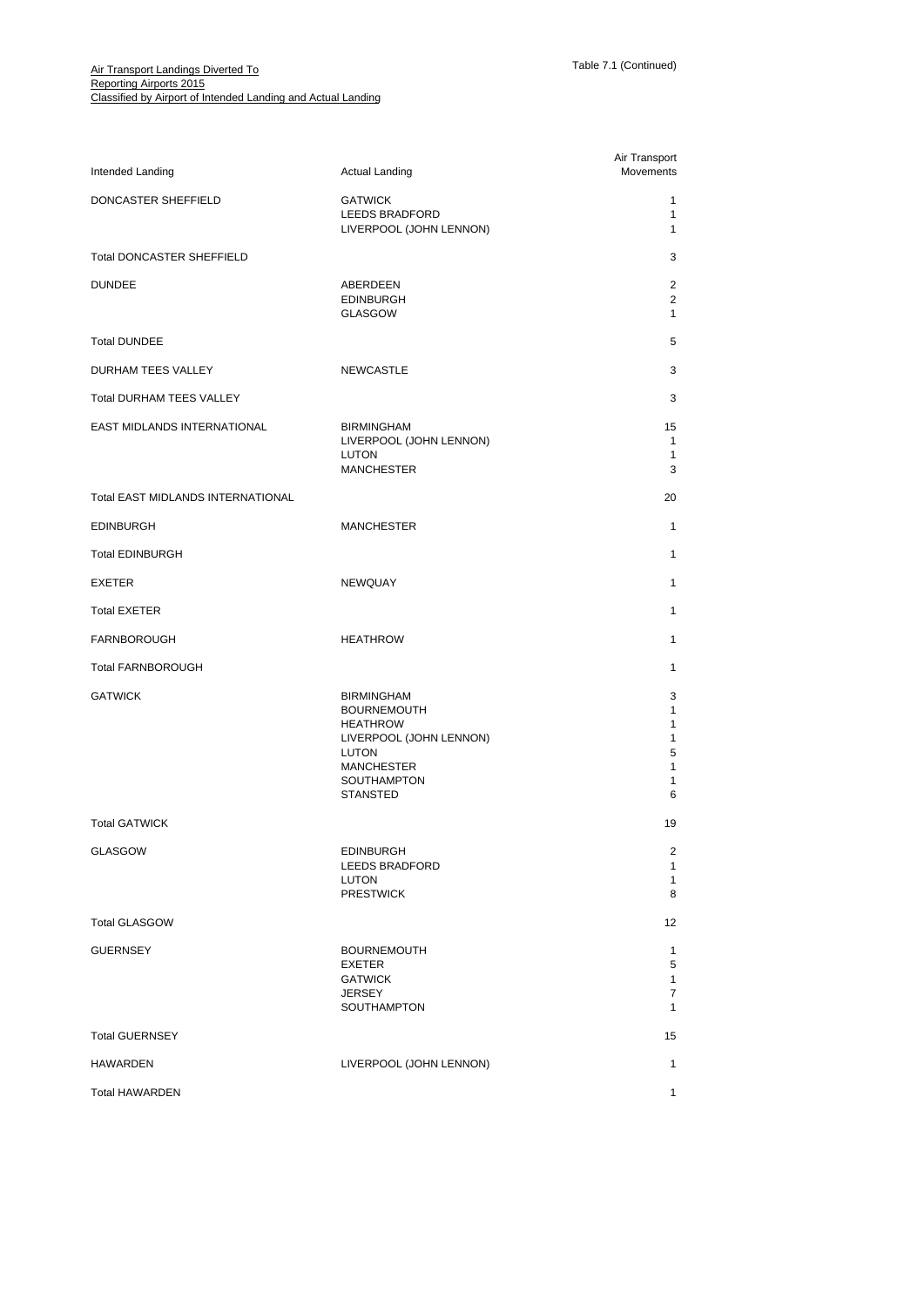| Intended Landing              | <b>Actual Landing</b>                                                                                                                                                                 | Air Transport<br>Movements                                                     |
|-------------------------------|---------------------------------------------------------------------------------------------------------------------------------------------------------------------------------------|--------------------------------------------------------------------------------|
| <b>HEATHROW</b>               | BELFAST INTERNATIONAL<br><b>BIRMINGHAM</b><br>EAST MIDLANDS INTERNATIONAL<br><b>GATWICK</b><br><b>GLASGOW</b><br><b>STANSTED</b>                                                      | $\mathbf{1}$<br>$\overline{2}$<br>$\mathbf{1}$<br>4<br>2<br>5                  |
| <b>Total HEATHROW</b>         |                                                                                                                                                                                       | 15                                                                             |
| <b>HUMBERSIDE</b>             | DONCASTER SHEFFIELD<br><b>EAST MIDLANDS INTERNATIONAL</b><br>LEEDS BRADFORD<br><b>MANCHESTER</b>                                                                                      | $\mathbf{1}$<br>$\mathbf{1}$<br>4<br>$\mathbf{1}$                              |
| <b>Total HUMBERSIDE</b>       |                                                                                                                                                                                       | 7                                                                              |
| <b>INVERNESS</b>              | ABERDEEN<br><b>EDINBURGH</b>                                                                                                                                                          | 2<br>2                                                                         |
| <b>Total INVERNESS</b>        |                                                                                                                                                                                       | 4                                                                              |
| <b>ISLE OF MAN</b>            | <b>BIRMINGHAM</b><br>CITY OF DERRY (EGLINTON)<br><b>LEEDS BRADFORD</b><br><b>MANCHESTER</b>                                                                                           | $\mathbf{1}$<br>$\mathbf{1}$<br>1<br>3                                         |
| Total ISLE OF MAN             |                                                                                                                                                                                       | 6                                                                              |
| <b>JERSEY</b>                 | <b>BOURNEMOUTH</b><br><b>GUERNSEY</b>                                                                                                                                                 | 2<br>3                                                                         |
| <b>Total JERSEY</b>           |                                                                                                                                                                                       | 5                                                                              |
| <b>KIRKWALL</b>               | ABERDEEN                                                                                                                                                                              | 3                                                                              |
| <b>Total KIRKWALL</b>         |                                                                                                                                                                                       | 3                                                                              |
| LEEDS BRADFORD                | DONCASTER SHEFFIELD<br>DURHAM TEES VALLEY<br>EAST MIDLANDS INTERNATIONAL<br><b>HUMBERSIDE</b><br>LIVERPOOL (JOHN LENNON)<br><b>MANCHESTER</b><br><b>NEWCASTLE</b><br><b>PRESTWICK</b> | 10<br>3<br>6<br>7<br>13<br>46<br>3<br>1                                        |
| <b>Total LEEDS BRADFORD</b>   |                                                                                                                                                                                       | 89                                                                             |
| LIVERPOOL (JOHN LENNON)       | <b>BIRMINGHAM</b><br><b>EDINBURGH</b><br><b>LEEDS BRADFORD</b><br><b>MANCHESTER</b>                                                                                                   | $\overline{2}$<br>$\mathbf{1}$<br>1<br>$\overline{4}$                          |
| Total LIVERPOOL (JOHN LENNON) |                                                                                                                                                                                       | 8                                                                              |
| <b>LONDON CITY</b>            | <b>BIRMINGHAM</b><br><b>BOURNEMOUTH</b><br><b>EDINBURGH</b><br><b>GATWICK</b><br>LUTON<br><b>MANCHESTER</b><br>SOUTHAMPTON<br>SOUTHEND<br><b>STANSTED</b>                             | 4<br>$\mathbf{1}$<br>$\mathbf{1}$<br>25<br>6<br>3<br>$\mathbf{1}$<br>106<br>63 |
| <b>Total LONDON CITY</b>      |                                                                                                                                                                                       | 210                                                                            |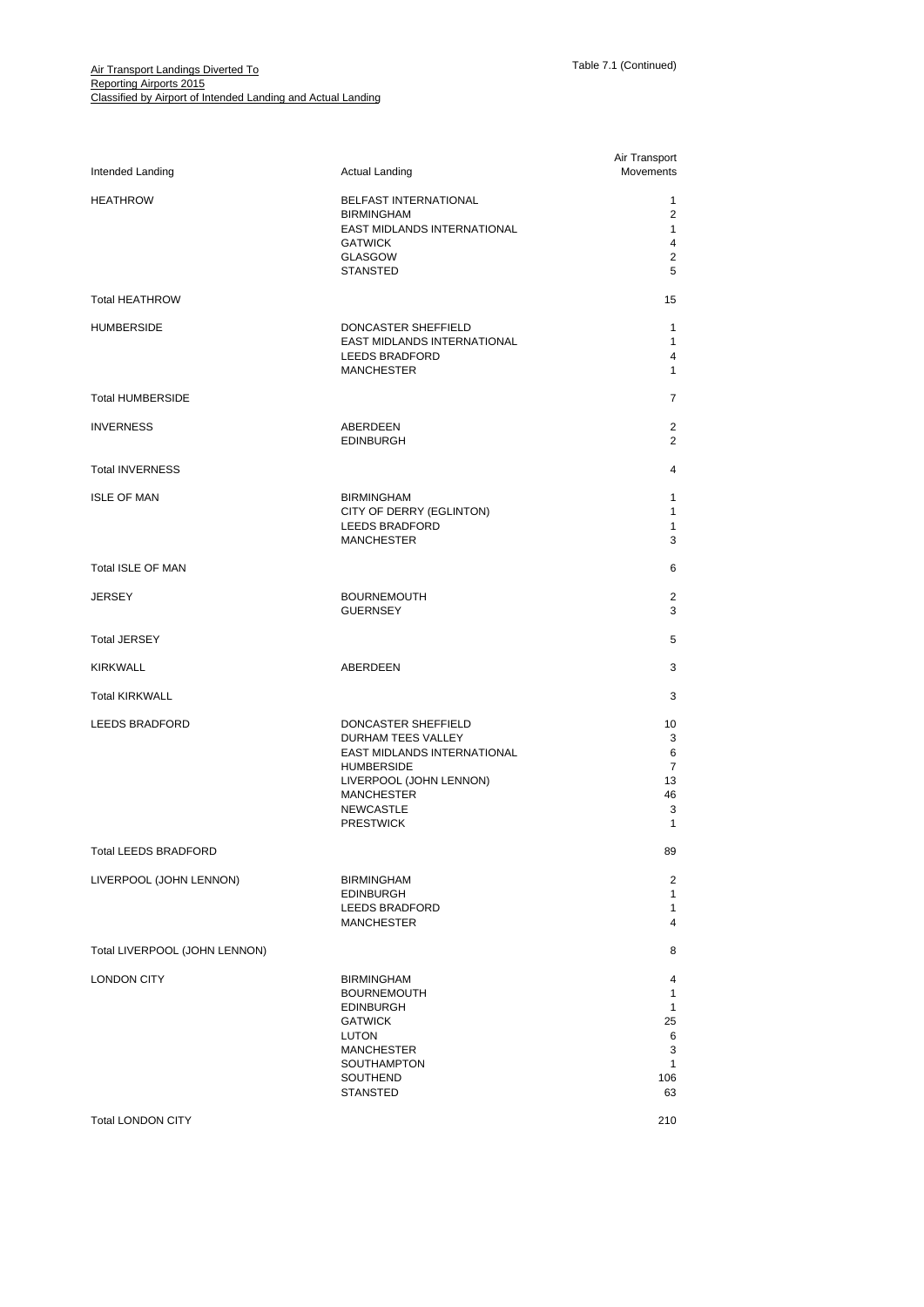| Intended Landing            | <b>Actual Landing</b>                                                                                                                                                                                                                                                                                                                | Air Transport<br>Movements                                                                                                                                                                        |
|-----------------------------|--------------------------------------------------------------------------------------------------------------------------------------------------------------------------------------------------------------------------------------------------------------------------------------------------------------------------------------|---------------------------------------------------------------------------------------------------------------------------------------------------------------------------------------------------|
| <b>LUTON</b>                | <b>BIRMINGHAM</b><br>EAST MIDLANDS INTERNATIONAL<br><b>GATWICK</b><br>SOUTHEND<br><b>STANSTED</b>                                                                                                                                                                                                                                    | 5<br>3<br>3<br>$\mathbf{1}$<br>4                                                                                                                                                                  |
| <b>Total LUTON</b>          |                                                                                                                                                                                                                                                                                                                                      | 16                                                                                                                                                                                                |
| <b>MANCHESTER</b>           | <b>BIRMINGHAM</b><br><b>BOURNEMOUTH</b><br><b>CARDIFF WALES</b><br>EAST MIDLANDS INTERNATIONAL<br><b>EDINBURGH</b><br><b>GATWICK</b><br>GLASGOW<br><b>HEATHROW</b><br><b>INVERNESS</b><br>LEEDS BRADFORD<br>LIVERPOOL (JOHN LENNON)<br><b>LUTON</b><br><b>NEWCASTLE</b><br><b>PRESTWICK</b><br><b>SOUTHAMPTON</b><br><b>STANSTED</b> | 14<br>$\mathbf{1}$<br>2<br>10<br>$\mathbf{1}$<br>$\overline{2}$<br>$\mathbf{1}$<br>3<br>$\mathbf{1}$<br>2<br>29<br>$\mathbf{1}$<br>$\mathbf{1}$<br>$\overline{2}$<br>$\mathbf{1}$<br>$\mathbf{1}$ |
| <b>Total MANCHESTER</b>     |                                                                                                                                                                                                                                                                                                                                      | 72                                                                                                                                                                                                |
| <b>NEWCASTLE</b>            | <b>MANCHESTER</b>                                                                                                                                                                                                                                                                                                                    | 2                                                                                                                                                                                                 |
| <b>Total NEWCASTLE</b>      |                                                                                                                                                                                                                                                                                                                                      | $\overline{2}$                                                                                                                                                                                    |
| <b>NEWQUAY</b>              | <b>EXETER</b>                                                                                                                                                                                                                                                                                                                        | 3                                                                                                                                                                                                 |
| <b>Total NEWQUAY</b>        |                                                                                                                                                                                                                                                                                                                                      | 3                                                                                                                                                                                                 |
| <b>NORWICH</b>              | LIVERPOOL (JOHN LENNON)                                                                                                                                                                                                                                                                                                              | $\mathbf{1}$                                                                                                                                                                                      |
| <b>Total NORWICH</b>        |                                                                                                                                                                                                                                                                                                                                      | $\mathbf{1}$                                                                                                                                                                                      |
| <b>PRESTWICK</b>            | <b>GLASGOW</b>                                                                                                                                                                                                                                                                                                                       | $\mathbf{1}$                                                                                                                                                                                      |
| <b>Total PRESTWICK</b>      |                                                                                                                                                                                                                                                                                                                                      | $\mathbf{1}$                                                                                                                                                                                      |
| <b>SCATSTA</b>              | <b>SUMBURGH</b>                                                                                                                                                                                                                                                                                                                      | $\mathbf{1}$                                                                                                                                                                                      |
| <b>Total SCATSTA</b>        |                                                                                                                                                                                                                                                                                                                                      | 1                                                                                                                                                                                                 |
| SHEFFIELD CITY              | <b>BIGGIN HILL</b>                                                                                                                                                                                                                                                                                                                   | $\mathbf{1}$                                                                                                                                                                                      |
| <b>Total SHEFFIELD CITY</b> |                                                                                                                                                                                                                                                                                                                                      | $\mathbf{1}$                                                                                                                                                                                      |
| SOUTHAMPTON                 | <b>BOURNEMOUTH</b><br>EXETER                                                                                                                                                                                                                                                                                                         | 12<br>$\mathbf{1}$                                                                                                                                                                                |
| <b>Total SOUTHAMPTON</b>    |                                                                                                                                                                                                                                                                                                                                      | 13                                                                                                                                                                                                |
| SOUTHEND                    | <b>GATWICK</b><br><b>LUTON</b><br><b>STANSTED</b>                                                                                                                                                                                                                                                                                    | 4<br>3<br>9                                                                                                                                                                                       |
| <b>Total SOUTHEND</b>       |                                                                                                                                                                                                                                                                                                                                      | 16                                                                                                                                                                                                |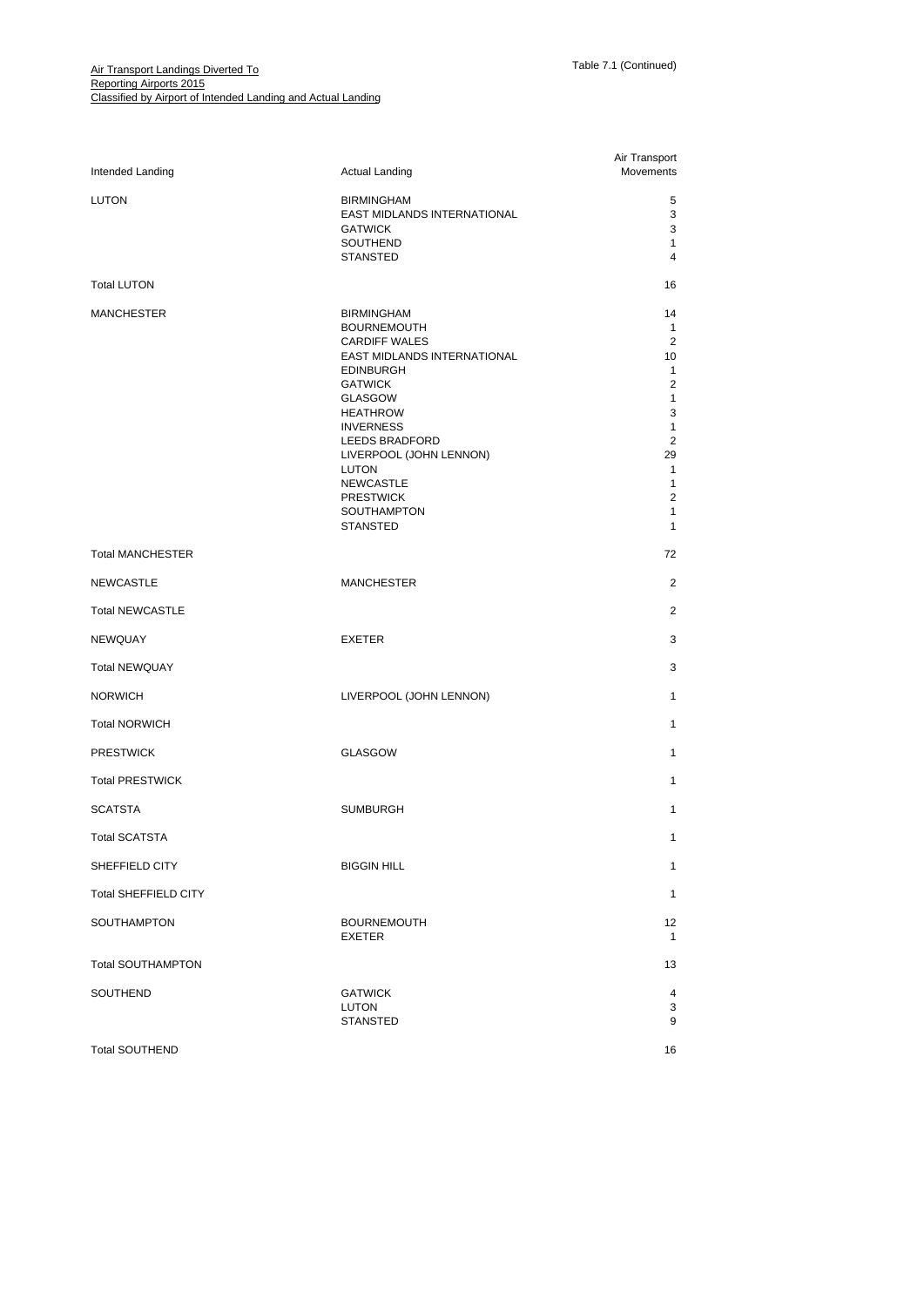| Intended Landing                    | <b>Actual Landing</b>                                                                                                                                                                                                                                                                                                                                                                                                                                                                                                                                                                                         | Air Transport<br>Movements                                                                                                                                                                                                                                     |
|-------------------------------------|---------------------------------------------------------------------------------------------------------------------------------------------------------------------------------------------------------------------------------------------------------------------------------------------------------------------------------------------------------------------------------------------------------------------------------------------------------------------------------------------------------------------------------------------------------------------------------------------------------------|----------------------------------------------------------------------------------------------------------------------------------------------------------------------------------------------------------------------------------------------------------------|
| <b>STANSTED</b>                     | <b>BIRMINGHAM</b><br>EAST MIDLANDS INTERNATIONAL<br><b>EDINBURGH</b><br><b>GATWICK</b><br><b>LUTON</b><br><b>MANCHESTER</b>                                                                                                                                                                                                                                                                                                                                                                                                                                                                                   | $\mathbf{1}$<br>7<br>$\mathbf{1}$<br>$\overline{4}$<br>4<br>$\mathbf{1}$                                                                                                                                                                                       |
| <b>Total STANSTED</b>               |                                                                                                                                                                                                                                                                                                                                                                                                                                                                                                                                                                                                               | 18                                                                                                                                                                                                                                                             |
| <b>STORNOWAY</b>                    | <b>BENBECULA</b><br><b>GLASGOW</b>                                                                                                                                                                                                                                                                                                                                                                                                                                                                                                                                                                            | $\mathbf{1}$<br>1                                                                                                                                                                                                                                              |
| <b>Total STORNOWAY</b>              |                                                                                                                                                                                                                                                                                                                                                                                                                                                                                                                                                                                                               | 2                                                                                                                                                                                                                                                              |
| <b>SUMBURGH</b>                     | ABERDEEN<br><b>INVERNESS</b>                                                                                                                                                                                                                                                                                                                                                                                                                                                                                                                                                                                  | 2<br>$\mathbf{1}$                                                                                                                                                                                                                                              |
| <b>Total SUMBURGH</b>               |                                                                                                                                                                                                                                                                                                                                                                                                                                                                                                                                                                                                               | 3                                                                                                                                                                                                                                                              |
| <b>WARTON</b>                       | LIVERPOOL (JOHN LENNON)                                                                                                                                                                                                                                                                                                                                                                                                                                                                                                                                                                                       | $\mathbf{1}$                                                                                                                                                                                                                                                   |
| <b>Total WARTON</b>                 |                                                                                                                                                                                                                                                                                                                                                                                                                                                                                                                                                                                                               | $\mathbf{1}$                                                                                                                                                                                                                                                   |
| <b>WICK JOHN O GROATS</b>           | <b>INVERNESS</b>                                                                                                                                                                                                                                                                                                                                                                                                                                                                                                                                                                                              | 3                                                                                                                                                                                                                                                              |
| Total WICK JOHN O GROATS            |                                                                                                                                                                                                                                                                                                                                                                                                                                                                                                                                                                                                               | 3                                                                                                                                                                                                                                                              |
| Overseas Airports                   | <b>BELFAST INTERNATIONAL</b><br><b>BIRMINGHAM</b><br><b>GATWICK</b><br><b>HEATHROW</b><br>LIVERPOOL (JOHN LENNON)<br>LUTON<br><b>MANCHESTER</b>                                                                                                                                                                                                                                                                                                                                                                                                                                                               | 24<br>3<br>$\overline{4}$<br>17<br>$\mathbf{1}$<br>1<br>11                                                                                                                                                                                                     |
| <b>Total Overseas Airports</b>      |                                                                                                                                                                                                                                                                                                                                                                                                                                                                                                                                                                                                               | 61                                                                                                                                                                                                                                                             |
| Totals by Airport of actual Landing |                                                                                                                                                                                                                                                                                                                                                                                                                                                                                                                                                                                                               |                                                                                                                                                                                                                                                                |
| All Airports                        | ABERDEEN<br>BELFAST INTERNATIONAL<br><b>BENBECULA</b><br><b>BIGGIN HILL</b><br><b>BIRMINGHAM</b><br><b>BOURNEMOUTH</b><br><b>BRISTOL</b><br><b>CARDIFF WALES</b><br>CITY OF DERRY (EGLINTON)<br>DONCASTER SHEFFIELD<br><b>DUNDEE</b><br>DURHAM TEES VALLEY<br>EAST MIDLANDS INTERNATIONAL<br><b>EDINBURGH</b><br>EXETER<br><b>GATWICK</b><br><b>GLASGOW</b><br><b>GUERNSEY</b><br><b>HEATHROW</b><br><b>HUMBERSIDE</b><br><b>INVERNESS</b><br><b>JERSEY</b><br>LEEDS BRADFORD<br>LIVERPOOL (JOHN LENNON)<br>LUTON<br><b>MANCHESTER</b><br>NEWCASTLE<br>NEWQUAY<br><b>PRESTWICK</b><br>SOUTHAMPTON<br>SOUTHEND | 9<br>50<br>2<br>$\mathbf{1}$<br>59<br>21<br>$\mathbf{1}$<br>23<br>$\mathbf{1}$<br>11<br>$\overline{2}$<br>4<br>37<br>19<br>15<br>48<br>13<br>6<br>22<br>10<br>15<br>$\overline{7}$<br>11<br>55<br>25<br>82<br>$\overline{7}$<br>$\mathbf{1}$<br>12<br>4<br>107 |